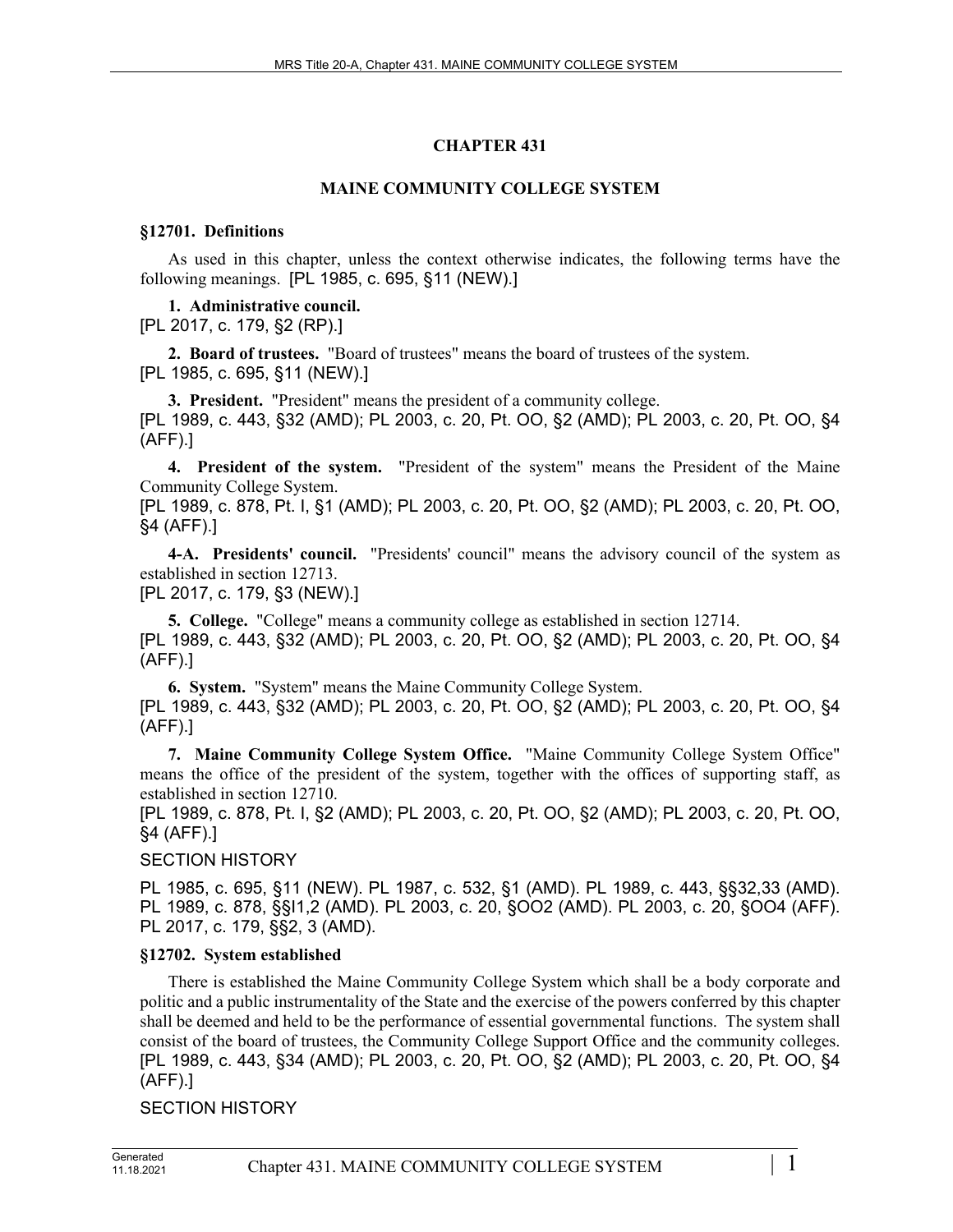PL 1985, c. 695, §11 (NEW). PL 1989, c. 443, §34 (AMD). PL 2003, c. 20, §OO2 (AMD). PL 2003, c. 20, §OO4 (AFF).

#### **§12703. Mission and goals**

The basic mission of the Maine Community College System is to provide associate degree, diploma and certificate programs directed at the educational, career and technical needs of the State's citizens and the workforce needs of the State's employers. [PL 2011, c. 679, §23 (AMD).]

The primary goals of postsecondary career and technical education and the Maine Community College System are to create an educated, skilled and adaptable labor force that is responsive to the changing needs of the economy of the State and to promote local, regional and statewide economic development. [PL 2011, c. 679, §23 (AMD).]

# SECTION HISTORY

PL 1985, c. 695, §11 (NEW). PL 1989, c. 443, §35 (AMD). PL 2003, c. 20, §OO2 (AMD). PL 2003, c. 20, §OO4 (AFF). PL 2011, c. 679, §23 (AMD).

# **§12704. Tasks**

The tasks of the system shall include, but not be limited to: [PL 1985, c. 695, §11 (NEW).]

**1. Long-term and short-term training.** Providing, in close cooperation with the private sector, both the long-term education and training required for certain career and technical occupations, including occupational health and safety aspects of those occupations, and the short-term training necessary to meet specific private sector and economic development needs;

# [PL 2011, c. 679, §24 (AMD).]

**2. Statewide and regional planning and coordination.** Coordinating, on a statewide and regional basis, the planning and operation of the post-secondary career and technical education programs offered by the institutes with the planning and operation of:

A. The college and university programs offered by the several other institutions of higher learning in the State; [PL 1985, c. 695, §11 (NEW).]

B. The adult, continuing and community education programs overseen by the Department of Education, Division of Adult and Community Education, or its successor; [PL 1989, c. 700, Pt. A, §66 (AMD).]

C. The secondary occupational and career and technical education programs overseen by the Department of Education, Division of Career and Technical Education, or its successor; [PL 1991, c. 716, §§3, 6 (AMD); PL 2003, c. 545, §§3, 6 (REV).]

D. The employment and training programs funded under the federal Workforce Innovation and Opportunity Act, Public Law 113-128, or its successor, and overseen by the Department of Labor, Bureau of Employment Services, or its successor; and [PL 2017, c. 110, §6 (AMD).]

E. The economic development programs overseen by the Department of Economic and Community Development, or its successor, and other economic development programs and agencies throughout the State; [PL 1987, c. 534, Pt. B, §§11, 23 (AMD).]

[PL 2017, c. 110, §6 (AMD).]

**3. Job skills and flexibility.** Providing each college student with the opportunity to obtain job skills and an understanding of how to adapt these skills to the requirements of an evolving technology and a changing economy;

[PL 1989, c. 443, §36 (AMD).]

**4. General and related education.** Offering each college student a general education designed to complement specific career and technical skills and offering courses and curricula designed to teach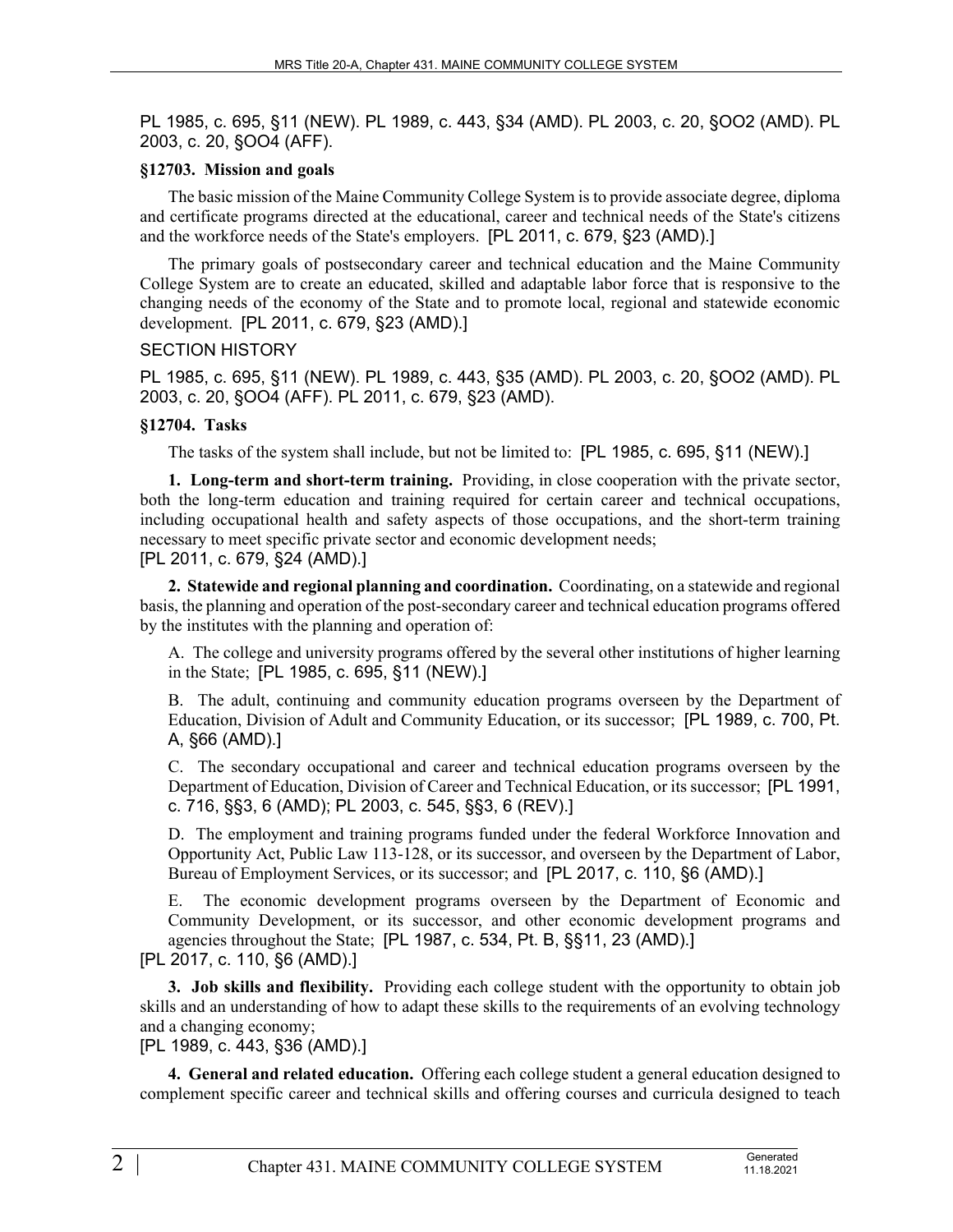students to think clearly, logically and analytically and to comprehend the multiple dimensions and facets of public and private issues and problems;

[PL 2011, c. 679, §25 (AMD).]

**5. Adult training and retraining.** Providing supplementary education programs designed to upgrade the skills of persons already employed or retrain persons for new employment opportunities; [PL 1985, c. 695, §11 (NEW).]

**6. Special training and education.** Providing, directly or through contractual or other arrangements, remedial and special training and education programs for persons who are disadvantaged or disabled, designed to enable them to make maximum use of their aptitudes and abilities and achieve meaningful employment and economic self-sufficiency; and

[PL 2021, c. 348, §26 (AMD).]

**7. Temporary Assistance for Needy Families Program.** In cooperation with the Department of Health and Human Services, Division of Welfare Employment, provide, directly or through contractual or other arrangements, preparatory, educational and training programs for recipients of Temporary Assistance for Needy Families, designed to enable them to achieve meaningful employment and economic self-sufficiency.

[PL 1985, c. 695, §11 (NEW); PL 1997, c. 530, Pt. A, §34 (AMD); PL 2003, c. 689, Pt. B, §6 (REV).]

# SECTION HISTORY

PL 1985, c. 695, §11 (NEW). PL 1987, c. 534, §§B11,B23 (AMD). PL 1989, c. 443, §36 (AMD). PL 1989, c. 700, §A66 (AMD). PL 1991, c. 615, §A1 (AMD). PL 1991, c. 716, §§3,6 (AMD). PL 1995, c. 560, §G5 (AMD). PL 1995, c. 560, §G29 (AFF). PL 1997, c. 530, §A34 (AMD). RR 2003, c. 2, §69 (COR). PL 2003, c. 114, §3 (AMD). PL 2003, c. 545, §§3,6 (REV). PL 2003, c. 689, §B6 (REV). PL 2011, c. 679, §§24, 25 (AMD). PL 2017, c. 110, §6 (AMD). PL 2021, c. 348, §26 (AMD).

# **§12705. Board of trustees**

The board of trustees is the policy-making authority of the system. [PL 1991, c. 140, §1 (AMD).]

**1. Membership.** The board of trustees consists of 13 appointed voting members, one ex officio voting member and 1 ex officio, nonvoting member as follows:

A. [PL 1991, c. 140, §2 (RP).]

B. [PL 1991, c. 140, §2 (RP).]

C. Twelve from the field of business and industry, the field of labor, the field of education and the general public; [PL 1993, c. 111, §1 (AMD).]

D. The Commissioner of Education, or the commissioner's successor, who serves as an ex officio voting member; [PL 1995, c. 688, §11 (AMD).]

E. [PL 2005, c. 425, §25 (RP).]

F. The Commissioner of Labor, or the commissioner's successor, who serves as an ex officio nonvoting member; and [PL 1995, c. 688, §11 (AMD).]

G. One member who is from the student body of one of the community college campuses at the time of appointment and who is a permanent resident of the State. To be eligible for appointment as a student member, a student must be enrolled for a minimum of 12 credit hours per semester.

The student member is a full voting member of the board of trustees and serves for a 2-year term and until a successor is qualified. By January 1st of every 2nd year, the president of the system shall solicit a list of 6 eligible students from the student governments from 6 of the campuses within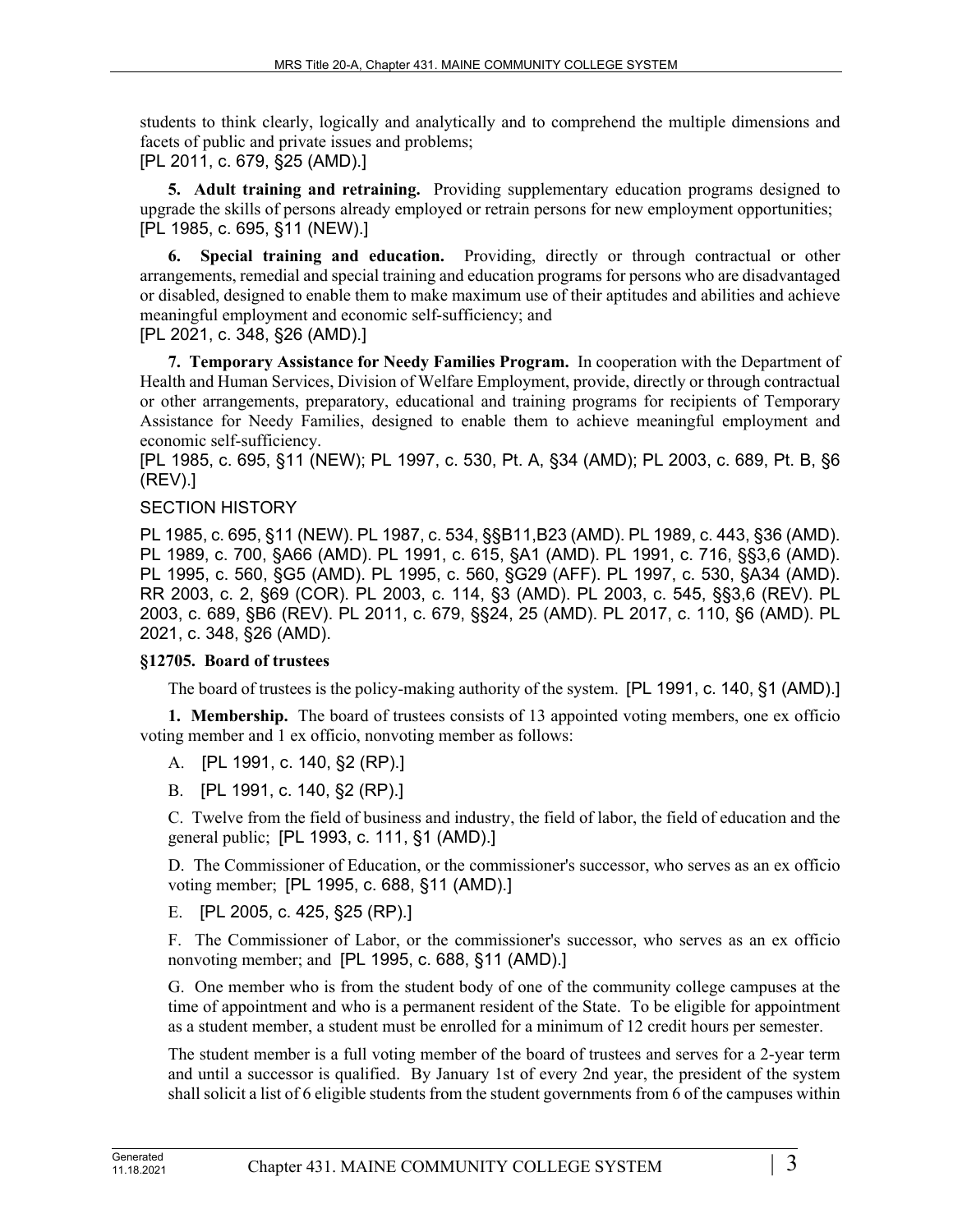the Maine Community College System, the 7th campus being excluded in accordance with this subsection. The Governor shall then nominate a student trustee chosen from the list within 30 days of receiving the list of names. The nomination is subject to review by the joint standing committee of the Legislature having jurisdiction over education matters and to confirmation by the Legislature. The student trustee may not come from the same campus in any 2 consecutive terms. In the event that the student trustee transfers from one campus to another during the student's term of appointment, the student's original campus of enrollment is the campus excluded when the next student trustee is appointed. [PL 1995, c. 688, §11 (AMD); PL 2003, c. 20, Pt. OO, §2 (AMD); PL 2003, c. 20, Pt. OO, §4 (AFF).]

[PL 2005, c. 425, §25 (AMD).]

**2. Appointment; terms.** Members of the board of trustees are appointed by the Governor to 4 year terms of office, subject to review by the joint standing committee of the Legislature having jurisdiction over education and to confirmation by the Legislature. In appointing members to the board, the Governor shall give proper consideration to achieving statewide geographical representation and gender equity. No classified or unclassified employee of the State or person who holds elected state office may serve on the board of trustees, with the exception of the ex officio members. [PL 1991, c. 140, §3 (AMD).]

**3. Vacancies.** Vacancies on the board of trustees shall be filled for the unexpired term only. A member shall serve until a successor has been appointed and qualified. [PL 1985, c. 695, §11 (NEW).]

**4. Compensation.** Members shall be compensated for their expenses according to Title 5, chapter 379.

# [PL 1985, c. 695, §11 (NEW).]

**5. Chairman.** From among the appointed members, the board of trustees shall elect a chairman and a vice-chairman. The terms for the chairman and vice-chairman shall be established in the bylaws adopted by the board of trustees.

[PL 1985, c. 695, §11 (NEW).]

**6. Meetings.** The board of trustees shall meet at least 6 times each year and at the call of the chair or at the request of a majority of the members.

[PL 1991, c. 376, §32 (AMD).]

**7. Quorum.** A quorum consists of a majority of the voting members of the board of trustees. No action may be taken without the affirmative vote of a majority of the members present and voting. [PL 1995, c. 688, §12 (AMD).]

**8. Secretary.** The president of the system shall serve as the secretary of the board of trustees. [PL 1989, c. 878, Pt. I, §3 (AMD).]

# SECTION HISTORY

PL 1985, c. 695, §11 (NEW). PL 1987, c. 402, §A126 (AMD). PL 1987, c. 532, §2 (AMD). PL 1987, c. 534, §§B12,B23 (AMD). PL 1987, c. 693 (AMD). PL 1987, c. 769, §A63 (AMD). PL 1989, c. 502, §A62 (AMD). PL 1989, c. 700, §A67 (AMD). PL 1989, c. 878, §I3 (AMD). PL 1991, c. 20, §1 (AMD). PL 1991, c. 20, §2 (AFF). PL 1991, c. 140, §§1-3 (AMD). PL 1991, c. 376, §32 (AMD). PL 1993, c. 111, §1 (AMD). PL 1995, c. 688, §§11,12 (AMD). PL 2003, c. 20, §OO2 (AMD). PL 2003, c. 20, §OO4 (AFF). PL 2005, c. 425, §25 (AMD).

#### **§12706. Powers and duties of the board of trustees**

The powers and duties of the board of trustees shall include the following: [PL 1985, c. 695, §11 (NEW).]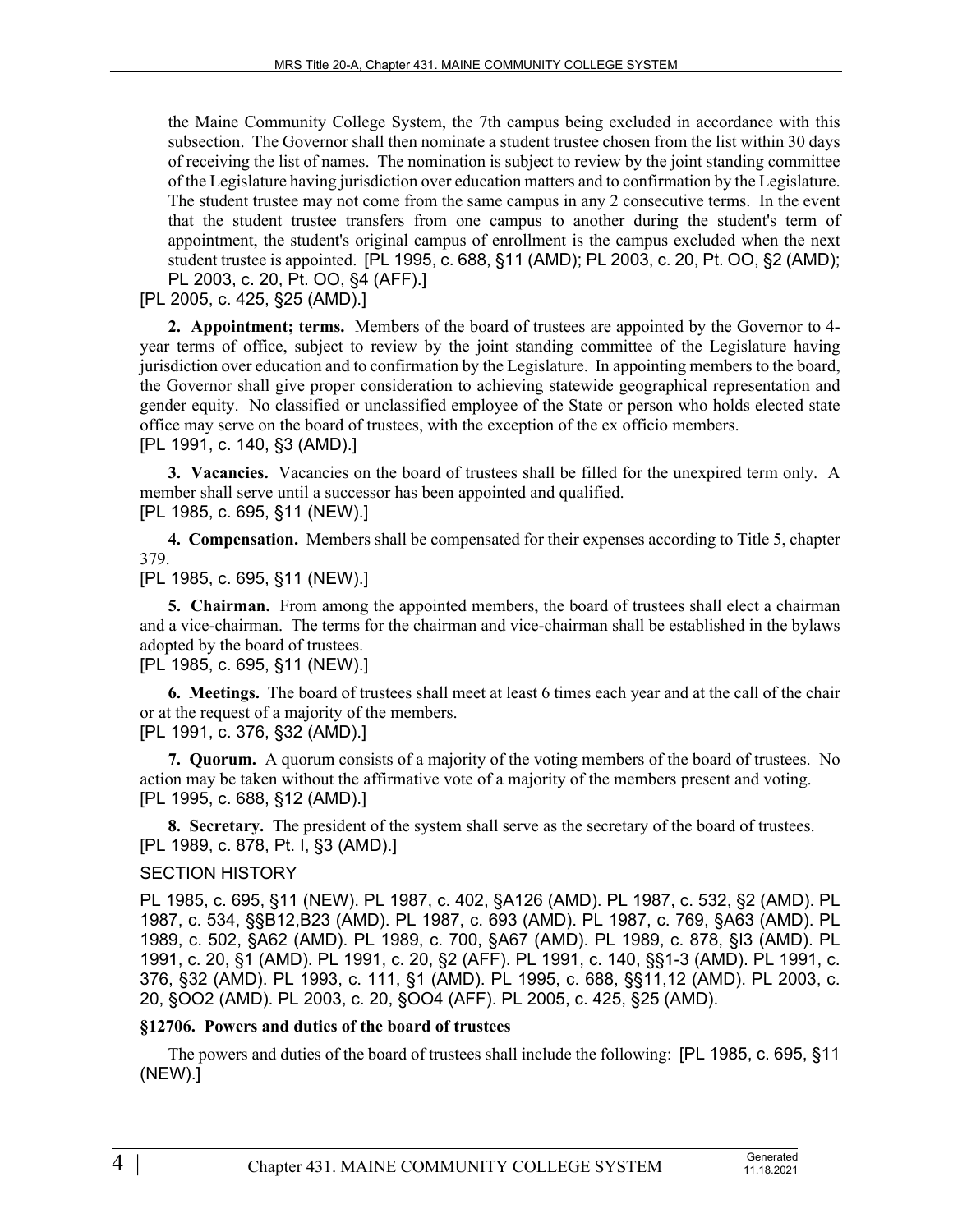**1. Policies.** To develop and adopt policies for the operation of the system, the Maine Community College System Office and the colleges; establish the presidents' council; and approve programs and policies recommended by the president of the system and the presidents' council; [PL 2017, c. 179, §4 (AMD).]

**2. Administration.** To oversee the administration of the system; [PL 1985, c. 695, §11 (NEW).]

**3. Bylaws and seal.** To develop and adopt bylaws for the regulation of its affairs and the conduct of its business and develop and adopt an official seal and alter it as necessary or convenient; [PL 1985, c. 695, §11 (NEW).]

**4. Budget development.** To prepare and adopt a biennial, line-category, operating budget for presentation to the Governor and the Legislature, incorporating all projected expenditures and all resources expected or proposed to be made available to fund the operations of the system. The budget is to be used in support of any requests to the Legislature for General Fund appropriations that the board of trustees may deem appropriate and necessary to supplement other resources available to the system and shall also serve as the foundation for an annual fiscal management plan for the system; [PL 1985, c. 695, §11 (NEW).]

**4-A. Public improvements budgetary submission.** To prepare and adopt a biennial capital improvements budget for presentation to the Governor and the Legislature, incorporating all projected expenditures and all resources expected or proposed to be made available to fund public improvements, as defined by Title 5, section 1741, for the system. In accordance with Title 5, section 1742‑C, subsection 3, the system's public improvements budget must be developed with the advice and assistance of the Bureau of General Services and must represent the capital improvement priorities within the system;

[PL 2013, c. 368, Pt. R, §4 (AMD).]

**5. Fiscal management.** To receive, expend, allocate and transfer funds within the system, as necessary to fulfill the purposes of this chapter, in accordance with the biennial, line-category, operating budget;

### [PL 1991, c. 376, §34 (AMD).]

**6. Loans and grants.** To receive and accept, from any source, loans, aid or contributions of money, property, labor or other things of value to be held, used or applied to carry out the purposes of this chapter, subject to the conditions upon which the loans, grants and contributions may be made, including, but not limited to, loans, grants or gifts from any federal agency or governmental subdivision or the State and its agencies;

[PL 1985, c. 695, §11 (NEW).]

**7. Fees and charges.** To establish and collect room and board fees and tuition and to set policies relating to other charges, including fees for the reasonable use of the colleges' facilities by others, as determined necessary by the board of trustees for the efficient administration of this chapter, to be credited to a separate fund and used for the purposes of this chapter; [PL 1991, c. 376, §35 (AMD).]

**8. Investments.** Except as otherwise provided in this chapter, to invest any funds not needed for immediate use, including any funds held in reserve, in property and securities in which fiduciaries in the State may legally invest funds;

[PL 1985, c. 695, §11 (NEW).]

**9. Contracts and agreements.** To enter into any contracts, leases and agreements and any other instruments and arrangements that are necessary, incidental or convenient to the performance of its duties and the execution of its powers under this chapter, except that in any such agreement other than an employment agreement the following provisions against the system are void: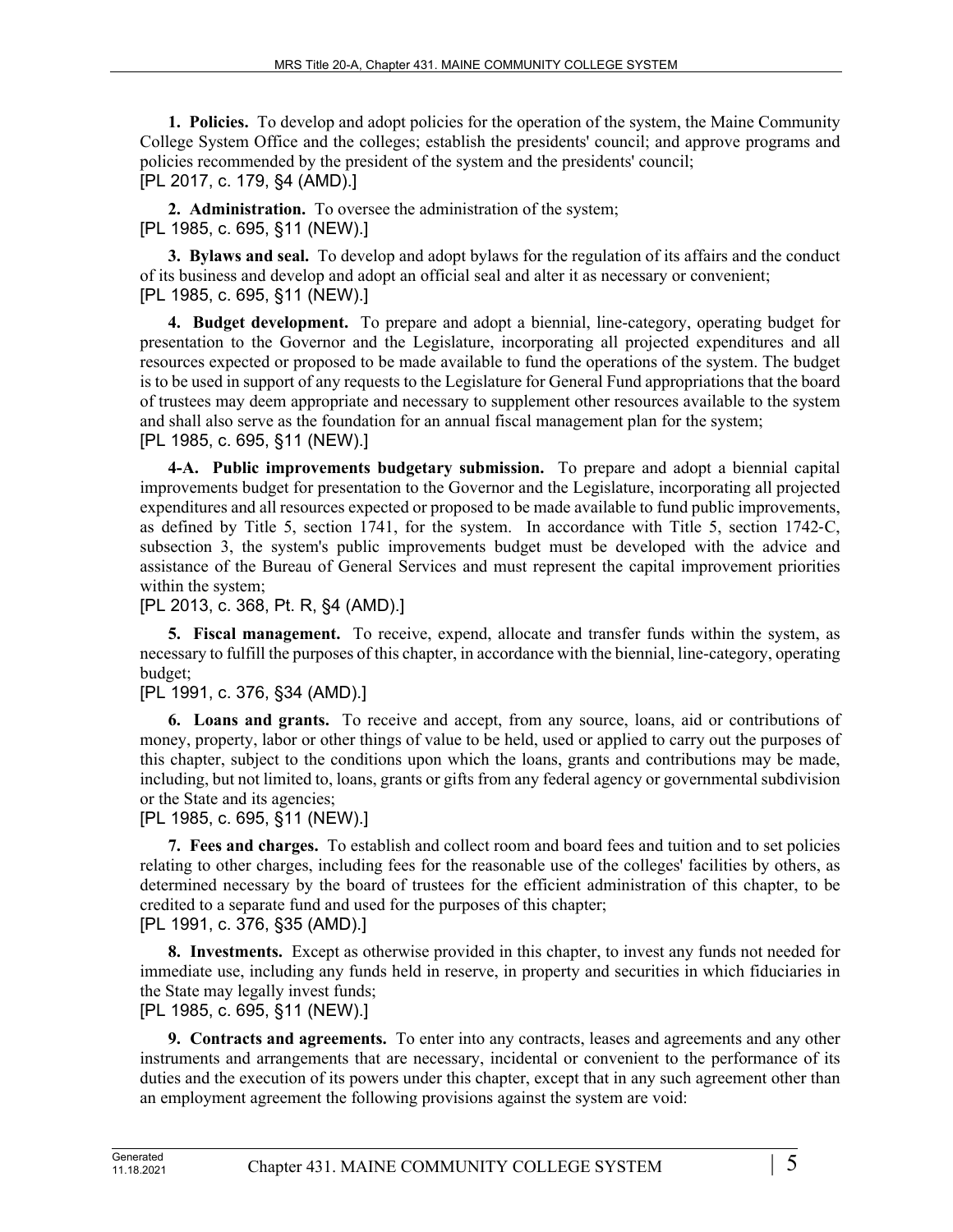A. Any requirement that the system must waive its governmental immunity or limited liability; [PL 2017, c. 179, §5 (NEW).]

B. Any requirement that the system must carry insurance in addition to or in excess of its existing insurance; [PL 2017, c. 179, §5 (NEW).]

C. Any requirement that the system must defend, indemnify or hold harmless any other party; [PL 2017, c. 179, §5 (NEW).]

D. Any requirement that the system must submit to the law of a state other than this State; [PL 2017, c. 179, §5 (NEW).]

E. Any requirement that the system must waive its insurer's rights of subrogation; [PL 2017, c. 179, §5 (NEW).]

F. Any requirement that the system must pay another party's attorney's fees; and [PL 2017, c. 179, §5 (NEW).]

G. Any requirement that the agreement is subject to an automatic renewal other than month to month; [PL 2017, c. 179, §5 (NEW).]

[PL 2017, c. 288, Pt. C, §2 (AMD); PL 2017, c. 288, Pt. C, §4 (AFF).]

**10. Legal affairs.** To sue and be sued in its own name. Services of process in any action shall be made by service upon the president of the system, either in hand or by leaving a copy of the process at the Maine Community College System Office;

[PL 1989, c. 878, Pt. I, §5 (AMD); PL 2003, c. 20, Pt. OO, §2 (AMD); PL 2003, c. 20, Pt. OO, §4 (AFF).]

**11. Personnel policies.** To develop and adopt personnel policies and procedures for the system. The board of trustees, subject to applicable collective bargaining agreements, shall determine the qualifications, duties and compensation of its employees and shall allocate and transfer personnel within the system as necessary to fulfill the purposes of this chapter. The board of trustees shall appoint the president of the system and the presidents of the colleges. The provisions of the Civil Service Law, as defined by Title 5, section 7039, do not apply to the system, except that the same protections for personnel records provided in Title 5, section 7070 to state employees apply to the personnel records of system employees;

[PL 2007, c. 67, §2 (AMD).]

**12. Purchasing.** To acquire consumable supplies, materials and incidental services, through cash purchase, sole-source purchase orders, bids or contract, as necessary or convenient to fulfill the purposes of this chapter;

[PL 1985, c. 695, §11 (NEW).]

**13. Property management.** To acquire by purchase, gift, lease or rent any property, lands, buildings, structures, facilities or equipment necessary to fulfill the purposes of this chapter. The board of trustees shall manage, rent, lease, sell and dispose of property, including lands, buildings, structures, equipment and facilities, and license dormitory rooms for occupancy by students. The purchase and installation of faucets, shower heads, toilets and urinals is subject to Title 5, section 1762-A; [PL 2017, c. 179, §6 (AMD).]

**14. Facilities management; construction and renovation.** To authorize the construction, maintenance, renovation, reconstruction or other necessary improvements of buildings, structures and facilities and promote the regular use of facility master planning in order to coordinate efficient longterm facilities planning;

[PL 2017, c. 179, §7 (AMD).]

**15. Courses of study and degrees.** To offer courses of study, grant diplomas and certificates on completion of courses of study, confer associate degrees based on 2 years of instruction and establish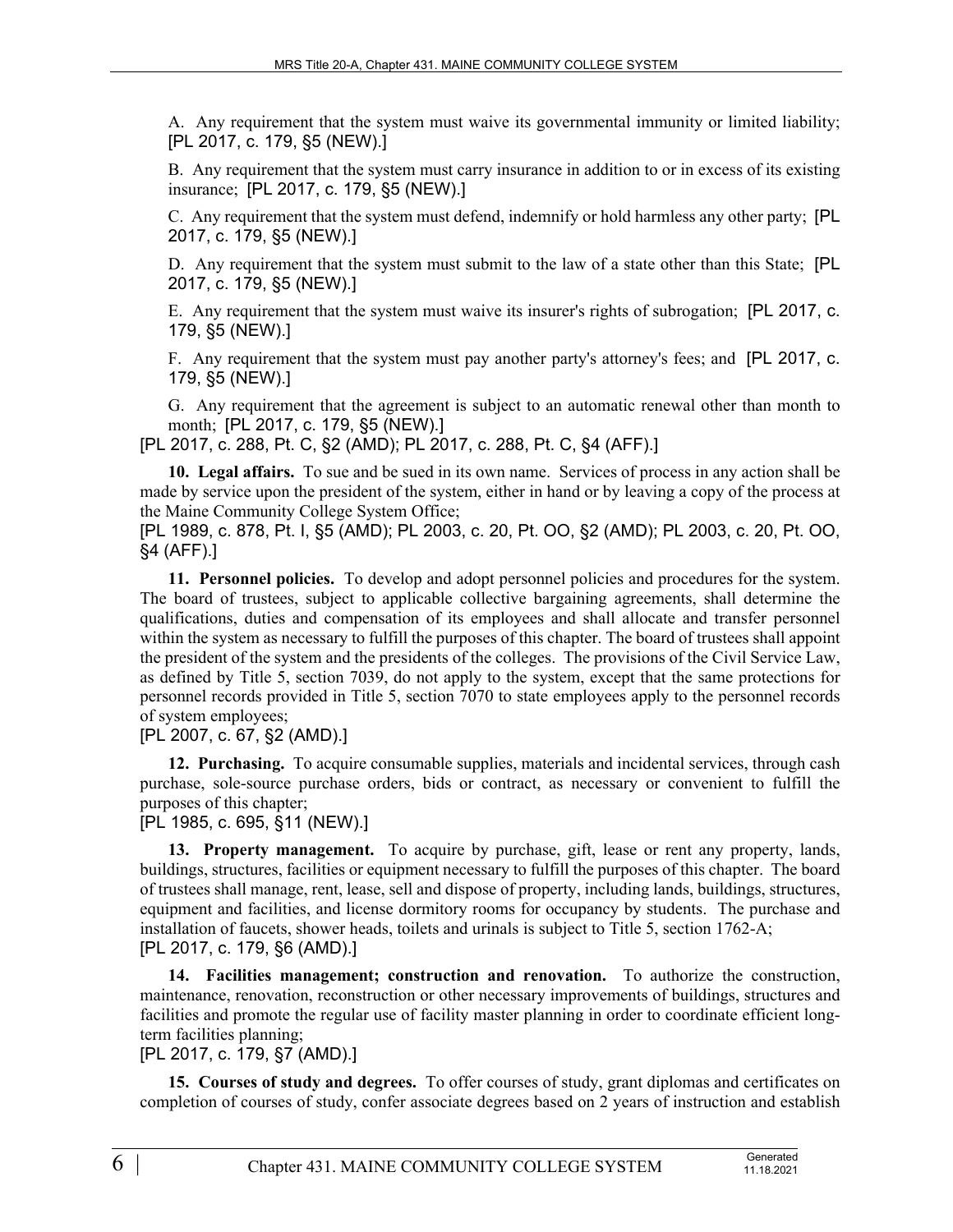qualifications for admission; to offer short-term and on-site training, to meet the needs of the private and public sectors and economic development and employment training programs; to offer adult education and continuing educational opportunities to meet the needs of nontraditional students and of adults who need training or retraining in response to changes in technology or the needs of the economy; and to encourage the development of innovative delivery methods, course schedules, student support services and prior learning assessments that help expand access to both credit and noncredit programming;

[PL 2017, c. 179, §8 (AMD).]

**16. Employment training coordination.**  [PL 1991, c. 376, §37 (RP).]

**17. Apprenticeship education.** 

[PL 1997, c. 522, §1 (RP).]

**18. Delegation; other powers.** To delegate duties and responsibilities as necessary for the efficient operation of this chapter and to do any other acts or things necessary or convenient to carry out the powers expressly granted or reasonably implied in this chapter; [PL 2001, c. 590, §1 (AMD).]

**19. Advisory committees.** To appoint or identify advisory committees to advise the board of trustees with respect to career and technical education and training policies and programs, to procedures for modifying the programs of the colleges to meet the needs of the State's economy and the changing job market and to the efficient operation of the colleges and the Maine Community College System Office. These committees may include, but need not be limited to, the Maine Council on Vocational Education, authorized under the United States Carl D. Perkins Vocational Education Act, Section 112, Public Law 98-524, or its successor;

[PL 2017, c. 179, §9 (AMD).]

**20. Debt.** To borrow funds, issue bonds and negotiate notes and other evidences of indebtedness or obligations of the system for renovation, public improvements, land acquisition and construction purposes to pay for costs as defined in Title 22, section 2053, subsection 3. The board of trustees may issue temporary notes and renewal notes to pay for those costs. Bonds, notes or other evidences of indebtedness or obligations of the system are legal obligations of the system on behalf of the State and are payable solely from the system's revenues and other sources of funds, including funds obtained pursuant to Title 22, section 2053, subsection 4‑B, paragraph A. These borrowings by the system do not constitute debts or liabilities of, and are not includable in, any debt obligation of the State. The board of trustees has the discretion to fix the date, maturities, denomination, interest rate, place of payment, form and other details of the bonds or notes of the system. Unless otherwise provided in the vote authorizing their issuance, bonds or notes of the system must be signed by the president of the system and countersigned by the chair of the board of trustees. The aggregate principal amount of outstanding bonds, notes or other evidences of indebtedness of the system may not exceed \$35,000,000 at any one time, excluding temporary notes and renewal notes. The bonds may be issued through the Maine Health and Higher Education Facilities Authority. The board of trustees may pledge or assign its revenues, including any funds that have been or may be appropriated to the system, and the proceeds of those revenues and its other property as security toward its bonds, notes, other evidences of indebtedness or other obligations of the system. The proceeds of bonds, notes or other evidences of indebtedness may be invested in accordance with subsection 8. Bonds, notes and other evidences of indebtedness issued under this subsection are not debts of the State, nor a pledge of the credit of the State, but are payable solely from the funds of the system. Indebtedness incurred and evidences of indebtedness issued under this chapter constitute a proper public purpose, and all income derived is exempt from taxation in the State. The net earnings of the system may not inure to the benefit of any private person, and no borrowing may be effected pursuant to this chapter unless the amount of the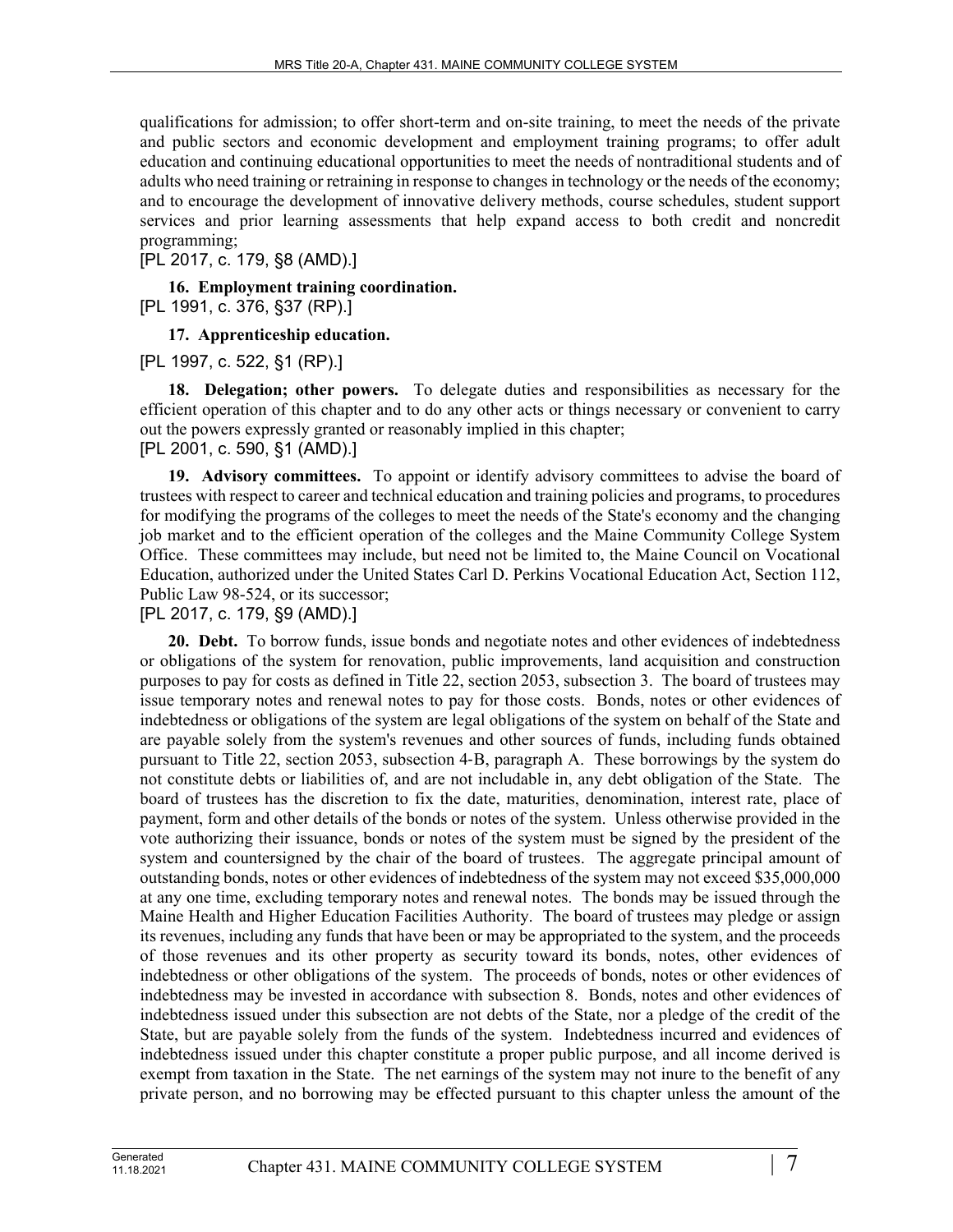borrowing and the project or projects are submitted to the Office of Fiscal and Program Review for review by the joint standing committee of the Legislature having jurisdiction over appropriations and financial affairs at least 60 days before closing on such borrowing for the project or projects is to be initiated; and

# [PL 2017, c. 179, §10 (AMD).]

**21. Campus security.** To support the development of campus security plans and policy, including the assessment of how persons qualified and designated by law enforcement or system policy may exercise the powers of Title 17‑A, sections 107 and 108.

[PL 2017, c. 179, §11 (NEW).]

# SECTION HISTORY

PL 1985, c. 695, §11 (NEW). PL 1987, c. 402, §A127 (AMD). PL 1987, c. 532, §3 (AMD). PL 1989, c. 443, §§37-39 (AMD). PL 1989, c. 761 (AMD). PL 1989, c. 878, §§I4-6 (AMD). PL 1991, c. 246, §10 (AMD). PL 1991, c. 376, §§33-37 (AMD). PL 1995, c. 96, §1 (AMD). PL 1997, c. 522, §1 (AMD). PL 2001, c. 590, §§1-3 (AMD). PL 2003, c. 20, §OO2 (AMD). PL 2003, c. 20, §OO4 (AFF). PL 2005, c. 397, §D3 (REV). PL 2007, c. 67, §§2, 3 (AMD). PL 2011, c. 691, Pt. B, §20 (AMD). PL 2013, c. 368, Pt. R, §4 (AMD). PL 2017, c. 179, §§4-11 (AMD). PL 2017, c. 288, Pt. C, §2 (AMD). PL 2017, c. 288, Pt. C, §4 (AFF).

# **§12707. Occupational information**

# **(REPEALED)**

# SECTION HISTORY

PL 1985, c. 695, §11 (NEW). PL 1989, c. 443, §40 (AMD). PL 1991, c. 716, §7 (AMD). PL 1997, c. 410, §4 (RP).

### **§12708. President of the community college system**

The board of trustees shall appoint the president of the system who must be qualified by education and experience and shall serve at the pleasure of the board of trustees. [PL 1989, c. 878, Pt. I, §7 (AMD).]

# SECTION HISTORY

PL 1985, c. 695, §11 (NEW). PL 1989, c. 878, §I7 (AMD). PL 2003, c. 20, §OO2 (AMD). PL 2003, c. 20, §OO4 (AFF).

### **§12709. Powers and duties of the President of the community college system**

The president of the system shall implement the policies of the board of trustees and be responsible for the operation of the system. The powers and duties of the president of the system include: [PL 1989, c. 878, Pt. I, §8 (AMD).]

**1. Leadership.** To develop policies, goals and objectives with respect to the operation of the colleges, to be reviewed and, when necessary, approved by the board of trustees. The president of the system shall meet regularly with the presidents' council to develop these policies and goals; [PL 2017, c. 179, §12 (AMD).]

**2. Maine Community College System Office staff appointment.** Under procedures and standards developed by the board of trustees, to appoint the staff of the Maine Community College System Office, including professional and nonprofessional personnel and including, but not limited to, private legal counsel and financial experts;

[PL 1989, c. 443, §42 (AMD); PL 2003, c. 20, Pt. OO, §2 (AMD); PL 2003, c. 20, Pt. OO, §4 (AFF).]

**3. Nomination of presidents.** To nominate the presidents for appointment by the board of trustees;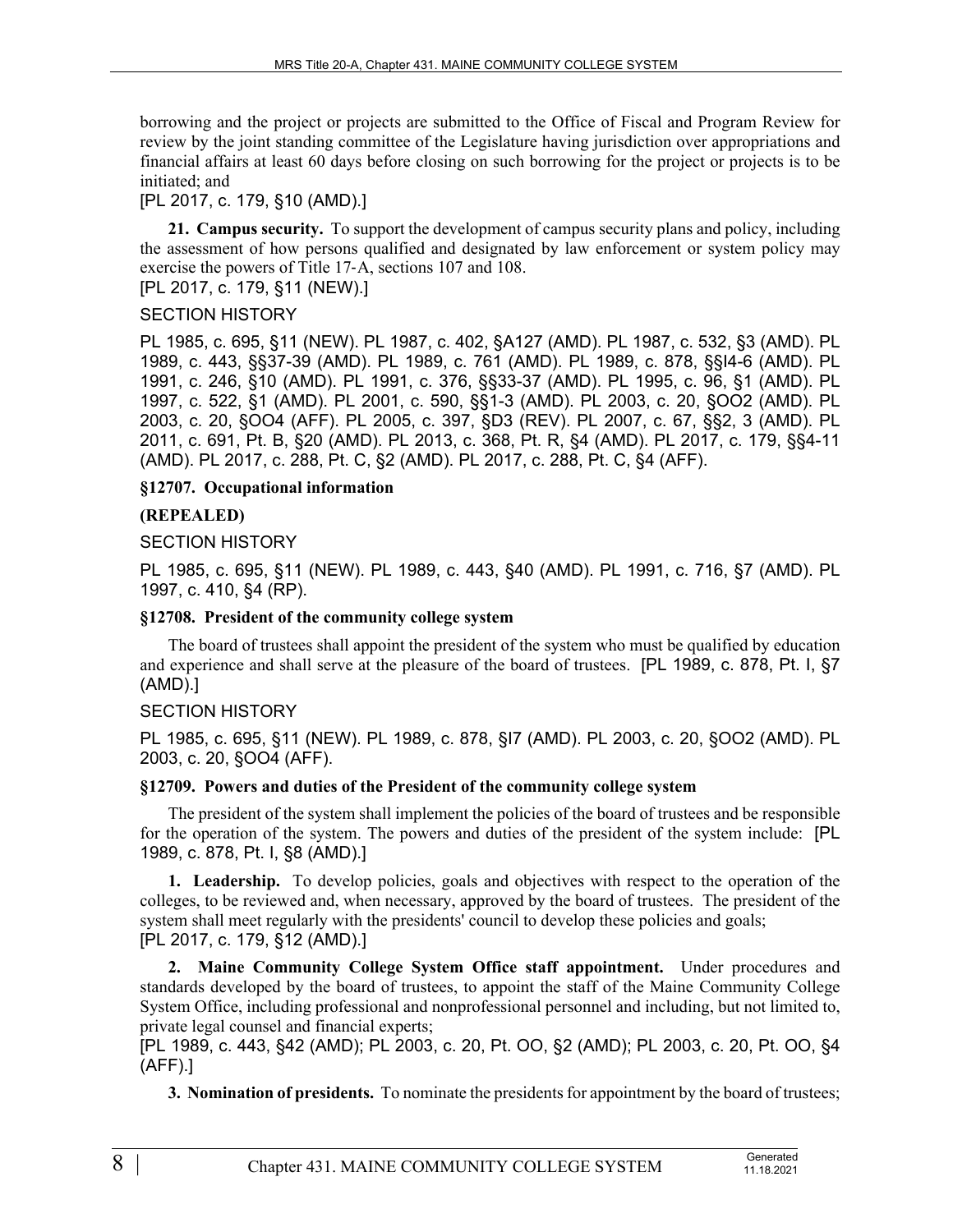[PL 1989, c. 443, §43 (AMD).]

**4. Staff oversight.** To oversee the staff of the Maine Community College System Office and the presidents of the colleges;

[PL 1989, c. 443, §44 (AMD); PL 2003, c. 20, Pt. OO, §2 (AMD); PL 2003, c. 20, Pt. OO, §4 (AFF).]

**5. Personnel evaluation.** Under policies and standards developed by the board of trustees, to evaluate the performance of the Maine Community College System Office staff and of the presidents of the colleges and to make personnel recommendations to the board of trustees; [PL 1989, c. 443, §44 (AMD); PL 2003, c. 20, Pt. OO, §2 (AMD); PL 2003, c. 20, Pt. OO, §4

(AFF).]

**6. Perkins allocations.** As the representative of the board of trustees, to meet and confer with representatives of the State Board of Education regarding the distribution or allocation of federal money for career and technical education in the State under the United States Carl D. Perkins Vocational Education Act, Public Law 98-524, or its successor, and report the results to the board of trustees; [PL 1985, c. 695, §11 (NEW); PL 2005, c. 397, Pt. D, §3 (REV).]

**7. Budget preparation.** To assist the board of trustees in the preparation of the biennial operating budget for the system, as provided in section 12706, subsection 4; [PL 1985, c. 695, §11 (NEW).]

**8. Accounting system and procedures.** To provide for an accounting system and procedures that reflect and identify all appropriations, allocations, income and revenues and all expenditures of each college and the Maine Community College System Office;

[PL 1989, c. 878, Pt. I, §8 (AMD); PL 2003, c. 20, Pt. OO, §2 (AMD); PL 2003, c. 20, Pt. OO, §4 (AFF).]

**9. Long-range planning and research.** In cooperation with the presidents' council, to undertake long-range planning and research, including planning for construction, renovation and reconstruction projects and report findings and recommendations to the board of trustees; [PL 2017, c. 179, §13 (AMD).]

**10. Intercampus cooperation and coordination.** To promote cooperation among the community colleges and prepare plans for approval by the board of trustees with respect to the coordination of programs, activities and personnel;

[PL 1989, c. 443, §45 (AMD); PL 2003, c. 20, Pt. OO, §2 (AMD); PL 2003, c. 20, Pt. OO, §4 (AFF).]

**11. Interagency cooperation and communication.** To promote cooperation and communication with the Department of Education and the Bureau of Employment Services, or their successors, with the University of Maine System and with other public and private educational and training institutions; [PL 1995, c. 560, Pt. G, §6 (AMD); PL 1995, c. 560, Pt. G, §29 (AFF).]

**11-A. Memorandum of understanding with career and technical education system.** To enter into a memorandum of understanding with the Department of Education that establishes a process by which the Maine Community College System will review programs of the career and technical education centers and career and technical education regions established in chapter 313 that are using national industry or state certification standards to determine the nature and amount of college credit that must be awarded upon successful completion of an approved secondary school program. College credits must be awarded upon completion of a program directly to the student regardless of whether the student has matriculated in the college awarding the credit. The awarding of college credits to a secondary career and technical education student does not entitle the student to acceptance into the community college awarding the credits.

[PL 2011, c. 686, §5 (NEW).]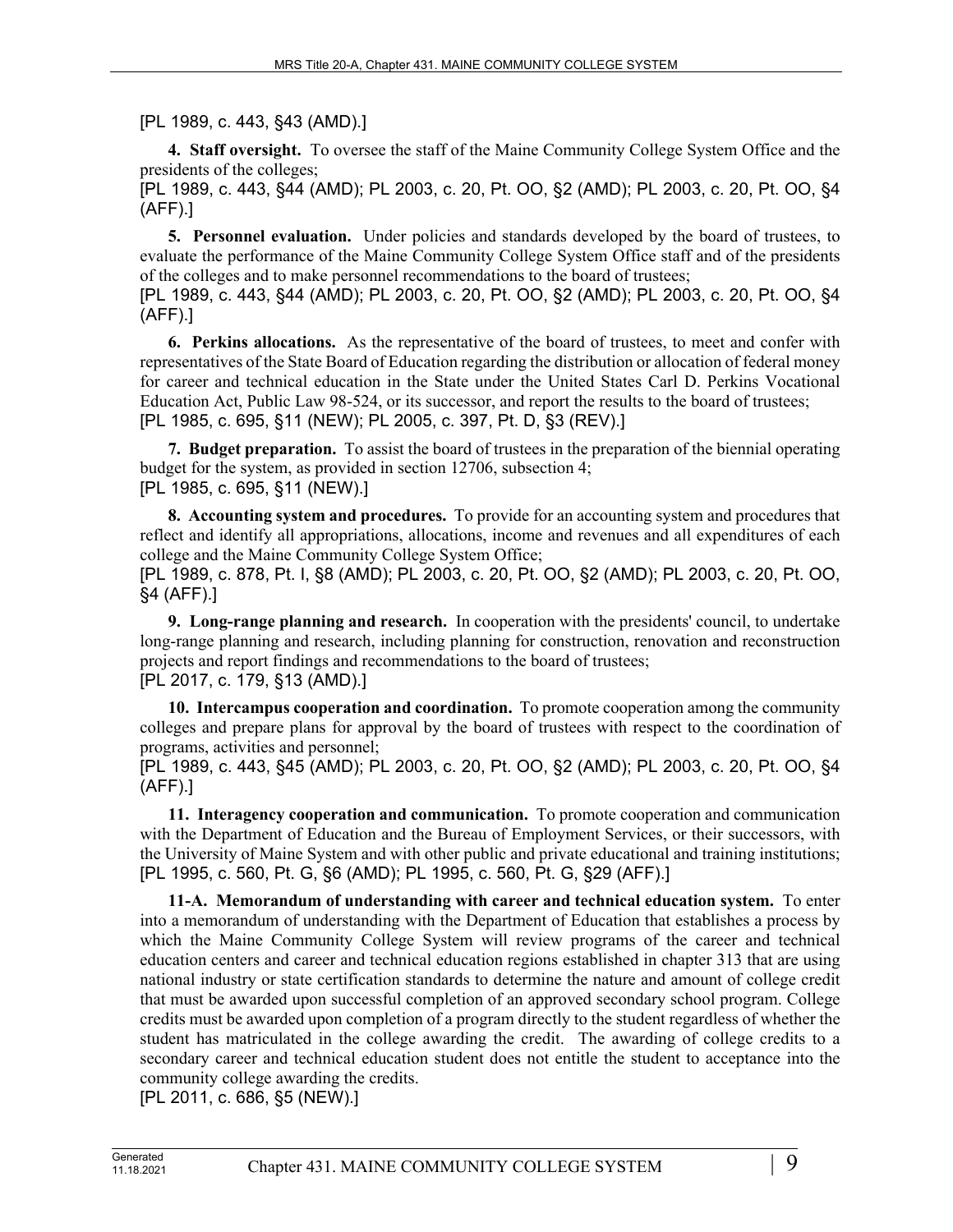**12. Coordination with the public sector.** To work closely with other state and local agencies that have an impact upon career and technical education, to promote consistent and coordinated policies, procedures and programs;

[PL 1985, c. 695, §11 (NEW); PL 2005, c. 397, Pt. D, §3 (REV).]

**13. Coordination with the private sector.** To work closely with the private sector in order to ensure that the colleges respond expeditiously to the needs of the private sector and the State's economy, particularly with respect to changing technology, industries and job training needs; [PL 1989, c. 443, §45 (AMD).]

**14. Delegated duties.** To undertake other duties as delegated by the board of trustees; [PL 1985, c. 695, §11 (NEW).]

**15. Delegate responsibility.** To delegate duties and responsibilities as necessary to administer this chapter; and

[PL 1985, c. 695, §11 (NEW).]

**16. Fulfillment of mission and goals.** To implement the mission and goals set forth in section 12703.

[PL 1987, c. 695, §11 (NEW).]

#### SECTION HISTORY

PL 1985, c. 695, §11 (NEW). PL 1987, c. 402, §A128 (AMD). PL 1987, c. 532, §4 (AMD). PL 1989, c. 443, §§41-45 (AMD). PL 1989, c. 700, §A68 (AMD). PL 1989, c. 878, §I8 (AMD). PL 1991, c. 376, §38 (AMD). PL 1995, c. 560, §G6 (AMD). PL 1995, c. 560, §G29 (AFF). PL 2003, c. 20, §OO2 (AMD). PL 2003, c. 20, §OO4 (AFF). PL 2005, c. 397, §D3 (REV). PL 2011, c. 686, §5 (AMD). PL 2017, c. 179, §§12, 13 (AMD).

#### **§12710. Maine Community College System Office**

The Maine Community College System Office shall implement the policies of the board of trustees and shall provide staff and technical assistance to each college and state-level coordination and leadership to the system. [PL 1989, c. 443, §46 (AMD); PL 2003, c. 20, Pt. OO, §2 (AMD); PL 2003, c. 20, Pt. OO, §4 (AFF).]

#### SECTION HISTORY

PL 1985, c. 695, §11 (NEW). PL 1987, c. 532, §5 (AMD). PL 1989, c. 443, §46 (AMD). PL 2003, c. 20, §OO2 (AMD). PL 2003, c. 20, §OO4 (AFF).

# **§12711. Presidents of the colleges**

The president of the system shall nominate the presidents for appointment by the board of trustees. The presidents must be qualified by education and experience and shall serve at the pleasure of the board of trustees. [PL 1989, c. 443, §47 (AMD); PL 1989, c. 878, Pt. I, §9 (AMD).]

#### SECTION HISTORY

PL 1985, c. 695, §11 (NEW). PL 1989, c. 443, §47 (AMD). PL 1989, c. 878, §I9 (AMD).

#### **§12712. Powers and duties of the presidents of the colleges**

The presidents shall implement the policies of the board of trustees and be responsible for the dayto-day operation of the colleges. The powers and duties of the presidents shall include the following. [PL 1989, c. 443, §48 (AMD).]

**1. Administration of the colleges.** The presidents are responsible for the administration of the colleges. The presidents shall cooperate to provide career and technical education and training that best meets the needs of students, the private sector and the changing economy of the State. The presidents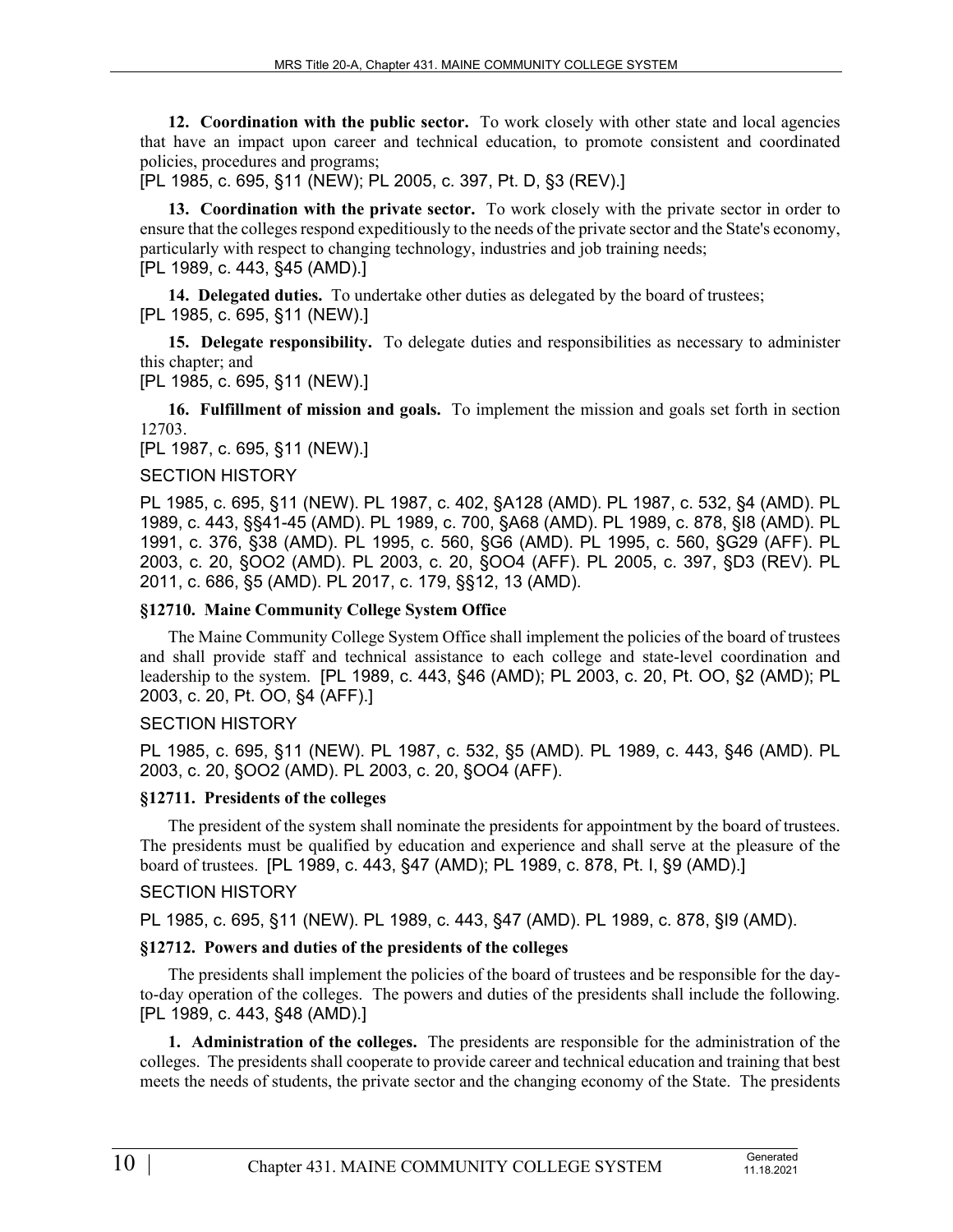shall administer the colleges in a manner consistent with the mission and goals set forth in section 12703.

[RR 2003, c. 2, §70 (COR).]

**2. College staff appointment.** Under procedures and standards developed by the board of trustees, the presidents shall appoint vice-presidents, deans, directors of finance and the faculty and staff of the colleges, including professional and nonprofessional personnel. [PL 1991, c. 376, §39 (AMD).]

**3. Nomination of vice-presidents.** 

[PL 1991, c. 376, §40 (RP).]

**4. Staff oversight.** The presidents shall oversee the administrators, faculty and staff of the colleges.

[PL 1989, c. 443, §48 (AMD).]

**5. Personnel evaluation.** Under policies and standards developed by the board of trustees, the presidents shall evaluate the performance of the administrators, faculty and staff of the colleges and make personnel recommendations to the president of the system and the board of trustees. [PL 1989, c. 443, §48 (AMD); PL 1989, c. 878, Pt. I, §10 (AMD).]

**6. Assist in preparation of the budget.** The presidents shall assist the board of trustees and the president of the system in the preparation of the budget for the system. Each president shall prepare a proposed line-item budget for the college that each president represents. A copy of the proposed budget of each college must be provided to the board of trustees and the president of the system for their examination. Nothing in this subsection may be construed to mean that the presidents have approval authority for the budgets of the colleges.

[PL 1989, c. 443, §48 (AMD); PL 1989, c. 878, Pt. I, §10 (AMD).]

**7. Appointment of police officers.** The presidents may appoint persons to act as police officers who, while within the limits of the property owned by or under control of the colleges, possess all the powers of police officers in criminal cases.

A. Each president may make rules for the control, movement and parking of vehicles within the limits of the property owned by or under the control of the college. These rules may include special provisions for employees of the system and college students. A president's rule has the same force and effect as a municipal ordinance. District courts may impose governing penalties and fines, and a college may impose appropriate discipline, for each violation of these rules. [PL 2007, c. 67, §4 (AMD).]

B. Each president may adopt the provisions of Title 30‑A, section 3009, subsection 1, paragraph C, relating to prima facie evidence and the establishment of a waiver of court action by payment of specified fees. [PL 1991, c. 376, §41 (AMD).]

[PL 2007, c. 67, §4 (AMD).]

**8. Advisory committees.** Each president shall appoint advisory committees to advise on the development and operation of the educational programs at the colleges. [PL 1989, c. 443, §48 (AMD).]

**9. Delegated duties.** Each president shall undertake other duties as delegated by the board of trustees and the president of the system.

[PL 1989, c. 443, §48 (AMD); PL 1989, c. 878, Pt. I, §10 (AMD).]

# SECTION HISTORY

PL 1985, c. 695, §11 (NEW). PL 1987, c. 737, §§C56,C106 (AMD). PL 1989, c. 6 (AMD). PL 1989, c. 9, §2 (AMD). PL 1989, c. 104, §§C8,C10 (AMD). PL 1989, c. 443, §48 (AMD). PL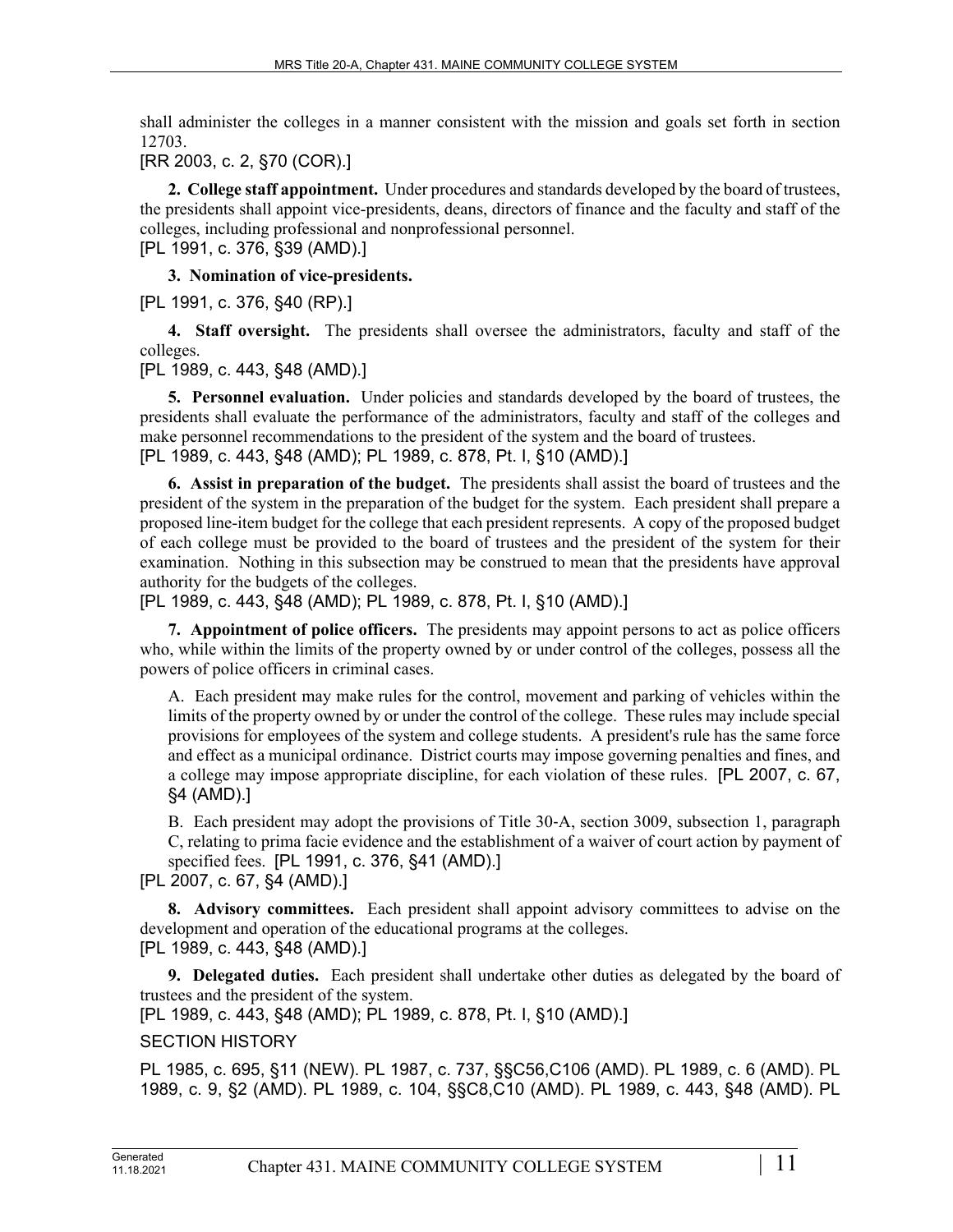1989, c. 878, §I10 (AMD). PL 1991, c. 376, §§39-41 (AMD). PL 1991, c. 716, §7 (AMD). RR 2003, c. 2, §70 (COR). PL 2007, c. 67, §4 (AMD).

# **§12713. Presidents' council**

The presidents' council is a nonvoting, advisory council composed of the presidents of the colleges to advise the board of trustees and the president of the system. The presidents' council shall advise the president of the system in the performance of the duties assigned under this chapter and shall make recommendations to the president of the system and the board of trustees with respect to the administration of the colleges, courses of study, educational programs, curricula, coordination of programs between the colleges, coordination with other institutions of higher learning and other educational and training institutions and other matters as requested by the president of the system or the board of trustees. [PL 2017, c. 179, §14 (AMD).]

# SECTION HISTORY

PL 1985, c. 695, §11 (NEW). PL 1989, c. 443, §49 (AMD). PL 1989, c. 878, §I11 (AMD). PL 2017, c. 179, §14 (AMD).

# **§12714. Name and program of the community colleges**

The program of the community colleges shall be designed to educate, train and prepare high school graduates, or the equivalent, for possible employment as technicians or technologists, including health technicians and technologists, engineering assistants, business and office administrators or workers, mechanics or repairers, craft workers, construction workers or precision production workers or other skilled workers, in accordance with the mission and goals set forth in section 12703. Unless and until the board of trustees deems it necessary to adopt other nomenclature to fulfill the purposes of this chapter, the names of the colleges shall be: [PL 1989, c. 443, §50 (AMD); PL 2003, c. 20, Pt. OO, §2 (AMD); PL 2003, c. 20, Pt. OO, §4 (AFF).]

**1. Central Maine.** Central Maine Community College; [PL 1989, c. 443, §50 (AMD); PL 2003, c. 20, Pt. OO, §2 (AMD); PL 2003, c. 20, Pt. OO, §4 (AFF).]

**2. Eastern Maine.** Eastern Maine Community College; [PL 1989, c. 443, §50 (AMD); PL 2003, c. 20, Pt. OO, §2 (AMD); PL 2003, c. 20, Pt. OO, §4 (AFF).]

**3. Kennebec Valley.** Kennebec Valley Community College; [PL 1989, c. 443, §50 (AMD); PL 2003, c. 20, Pt. OO, §2 (AMD); PL 2003, c. 20, Pt. OO, §4 (AFF).]

**4. Northern Maine.** Northern Maine Community College; [PL 1989, c. 443, §50 (AMD); PL 2003, c. 20, Pt. OO, §2 (AMD); PL 2003, c. 20, Pt. OO, §4 (AFF).]

**5. Southern Maine.** Southern Maine Community College; [PL 1993, c. 707, Pt. O, §1 (AMD); PL 2003, c. 20, Pt. OO, §2 (AMD); PL 2003, c. 20, Pt. OO, §4 (AFF).]

**6. Washington County.** Washington County Community College; and [PL 1993, c. 707, Pt. O, §1 (AMD); PL 2003, c. 20, Pt. OO, §2 (AMD); PL 2003, c. 20, Pt. OO, §4 (AFF).]

**7. York County.** York County Community College.

[PL 1993, c. 707, Pt. O, §2 (NEW); PL 2003, c. 20, Pt. OO, §2 (AMD); PL 2003, c. 20, Pt. OO, §4 (AFF).]

SECTION HISTORY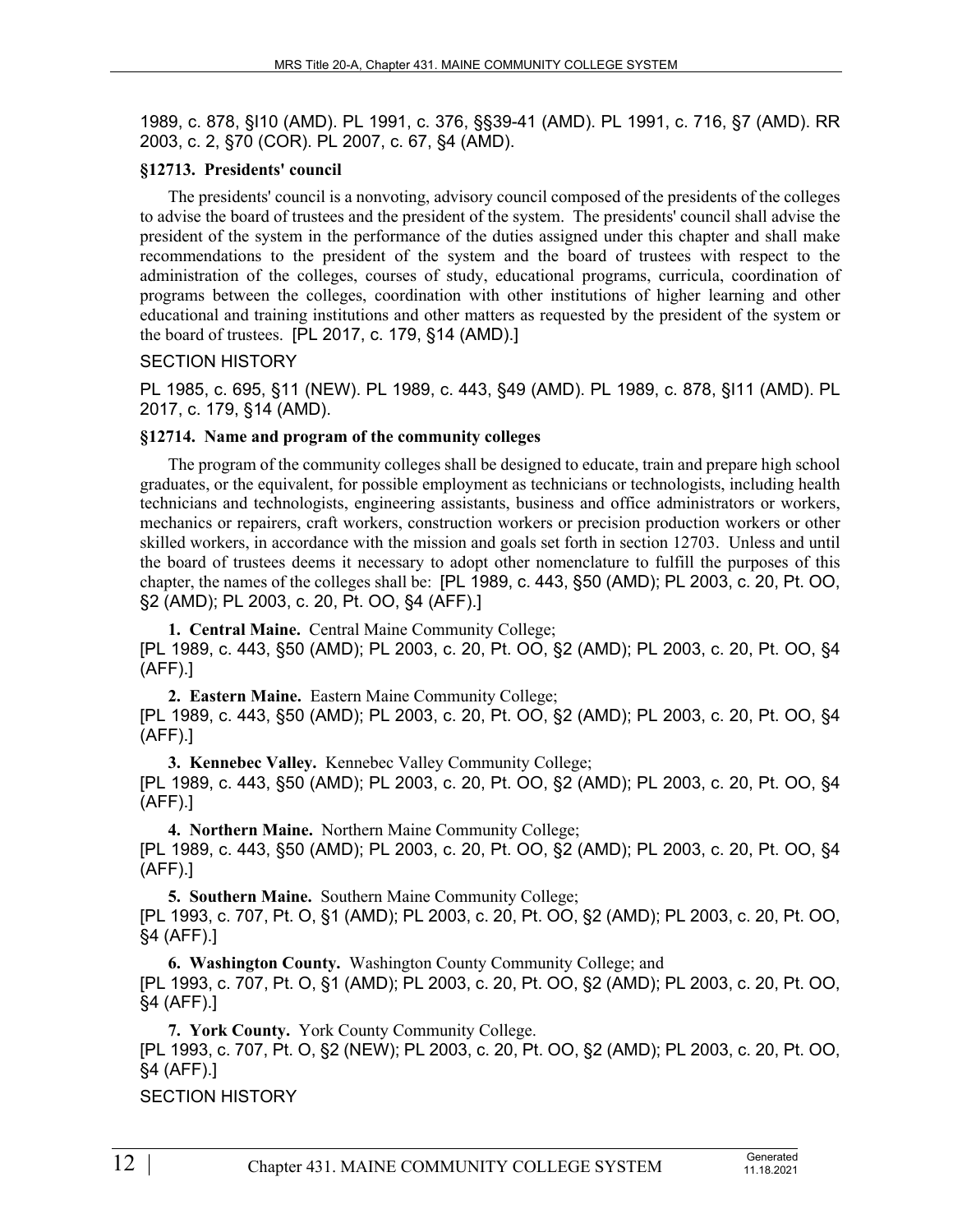PL 1985, c. 695, §11 (NEW). PL 1989, c. 443, §50 (AMD). PL 1993, c. 707, §§O1,2 (AMD). PL 2003, c. 20, §OO2 (AMD). PL 2003, c. 20, §OO4 (AFF).

# **§12715. Accreditation**

The colleges may seek and maintain membership in the appropriate regional accrediting association and shall strive to satisfy the requirements necessary to achieve and maintain accreditation as community colleges and to meet the requirements necessary to receive federal aid. Whenever feasible and appropriate, programs of study offered by the colleges shall meet the requirements of the corresponding occupations for licensing, certification or registration. As provided in Title 32, college graduates with appropriate training and experience shall be eligible for licensure as journeyman workers in certain specified occupations upon passage of the journeyman's examination. [PL 1989, c. 443, §51 (AMD); PL 2003, c. 20, Pt. OO, §2 (AMD); PL 2003, c. 20, Pt. OO, §4 (AFF).]

# SECTION HISTORY

PL 1985, c. 695, §11 (NEW). PL 1989, c. 443, §51 (AMD). PL 2003, c. 20, §OO2 (AMD). PL 2003, c. 20, §OO4 (AFF).

# **§12716. Financial aid**

**1. Scholarships and campus employment.** The board of trustees shall develop and administer programs of scholarships and campus employment for college students. Scholarships must be based on evidence of individual need and worth.

Students selected to receive a scholarship or campus employment must fulfill the following qualifications:

A. Show evidence of the qualifications necessary to complete a course of study successfully and to become a competent worker in an industrial, administrative, technical or trade pursuit; [PL 2017, c. 179, §15 (AMD).]

B. Show demonstrated ability and willingness to support the expenses of education and training; and [PL 1985, c. 695, §11 (NEW).]

C. For scholarship recipients, show demonstrated need of financial assistance to help pay the cost of college attendance or, in the case of on-campus employment programs, demonstrate the ability to benefit from the increased engagement that such programs provide. [PL 2017, c. 179, §15 (AMD).]

[PL 2017, c. 179, §15 (AMD).]

**2. National Guard Scholarship Program.** Members of the Maine National Guard with over 10 years of continuous service may be awarded scholarships on the basis of their guard membership, not to exceed 3 credit hours or the equivalent each semester. The guard shall select those who are to receive scholarships from among those members eligible for admission to a college. The program shall be administered by the board of trustees.

[PL 1989, c. 443, §52 (AMD).]

**3. Loan fund revolving accounts.** In compliance with federal regulations, the board of trustees may establish and administer loan fund revolving accounts to provide effective and efficient student loan programs for the colleges. The board of trustees shall adopt rules governing the giving of loans to college students in need of financial aid, repayment plans and other aspects of the loan programs. Each loan fund revolving account authorized and the specific funds associated with it shall be kept in a separate special account and any repayment of loans made from one of these separate special accounts shall be credited to that separate special account for continued use as a loan fund.

[PL 1989, c. 443, §52 (AMD).]

SECTION HISTORY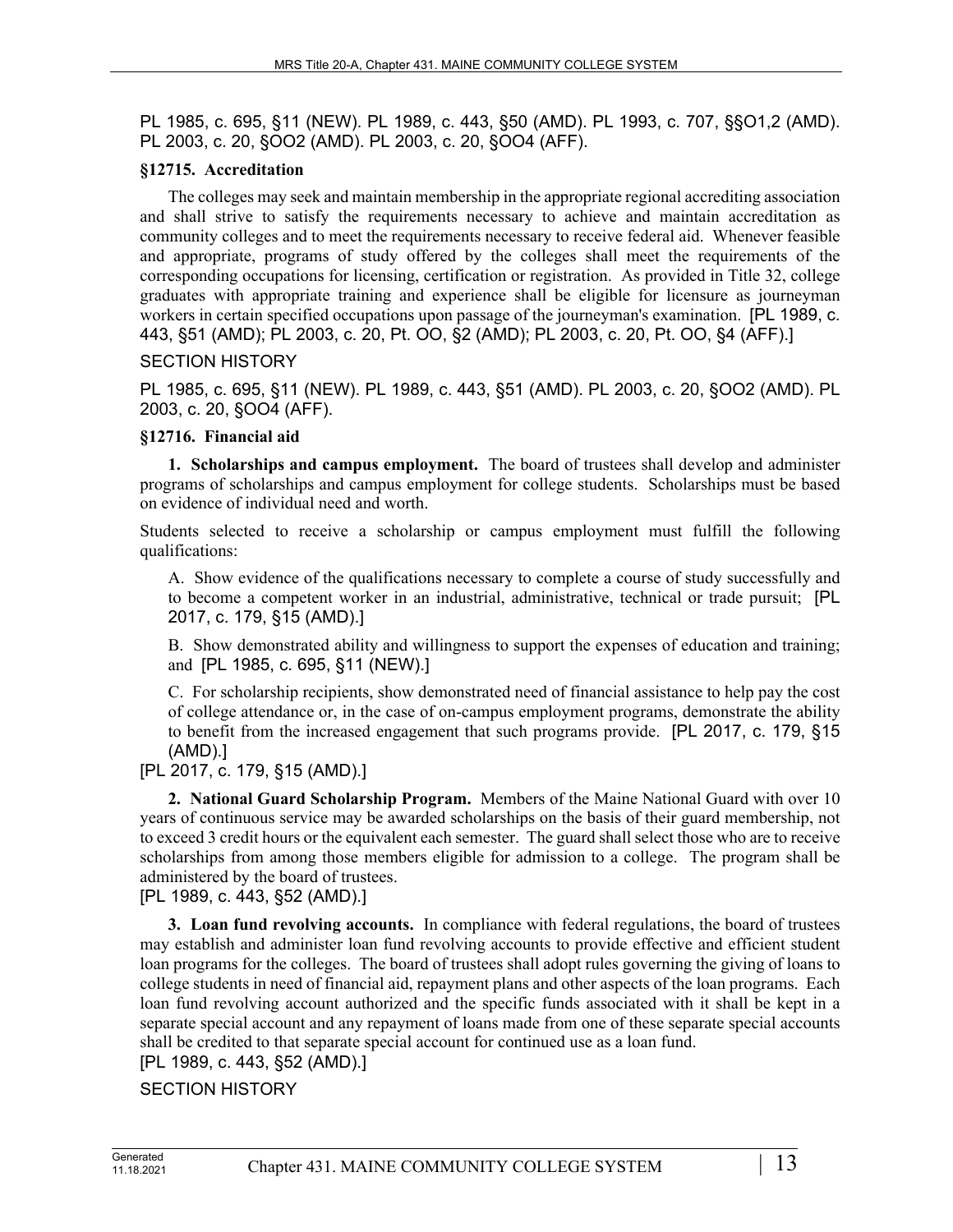PL 1985, c. 695, §11 (NEW). PL 1989, c. 443, §52 (AMD). PL 2017, c. 179, §15 (AMD).

# **§12717. Instructional Projects Revolving Fund**

The board of trustees shall establish and administer an Instructional Projects Revolving Fund to aid instruction at the colleges. The fund shall be used to pay necessary costs of projects which are carried out as part of the instructional program. No project may be undertaken unless the fund contains enough money to cover its proposed budget. All money generated through the operation of any project shall be placed into the fund for use in other instructional projects. [PL 1989, c. 443, §53 (AMD).]

### SECTION HISTORY

PL 1985, c. 695, §11 (NEW). PL 1989, c. 443, §53 (AMD).

# **§12718. Annual report by trustees**

The board of trustees shall prepare an annual report by January 1st of each year, to be submitted to the Governor and joint standing committees of the Legislature having jurisdiction over education and over appropriations and financial affairs. This report must include: [PL 1991, c. 376, §42 (AMD).]

**1. Budget expenditures.** Budget expenditures for the last complete fiscal year and projected expenditures for the fiscal year in which the report is submitted; [PL 1985, c. 695, §11 (NEW).]

**2. Current enrollments.** Current enrollments by program at each college; [PL 1989, c. 443, §54 (AMD).]

**3. Description of new courses or curricula.** A description of any new college courses or curricula;

[PL 1989, c. 443, §54 (AMD).]

**4. Description of activities.** A description of activities undertaken to coordinate postsecondary career and technical training and education throughout the State with secondary career and technical education, adult career and technical education, employment training programs, other employmentrelated training and other institutions of higher learning;

[PL 1991, c. 376, §42 (AMD); PL 2005, c. 397, Pt. D, §3 (REV).]

**5. Analysis.** 

[PL 1991, c. 376, §42 (RP).]

**6. List.** A list of needs, in order of priority, of the colleges; and [PL 1989, c. 443, §54 (AMD).]

**7. Other information.** Any other information deemed significant by the board of trustees. [PL 1985, c. 695, §11 (NEW).]

SECTION HISTORY

PL 1985, c. 695, §11 (NEW). PL 1989, c. 443, §54 (AMD). PL 1991, c. 376, §42 (AMD). PL 2005, c. 397, §D3 (REV).

**§12719. Driver education**

# **(REPEALED)**

SECTION HISTORY

PL 1989, c. 179, §3 (NEW). PL 1991, c. 376, §43 (RP).

# **§12720. Report by system president**

The President of the Senate and the Speaker of the House of Representatives may invite the system president to appear in January of each year before a joint session of the Legislature to address the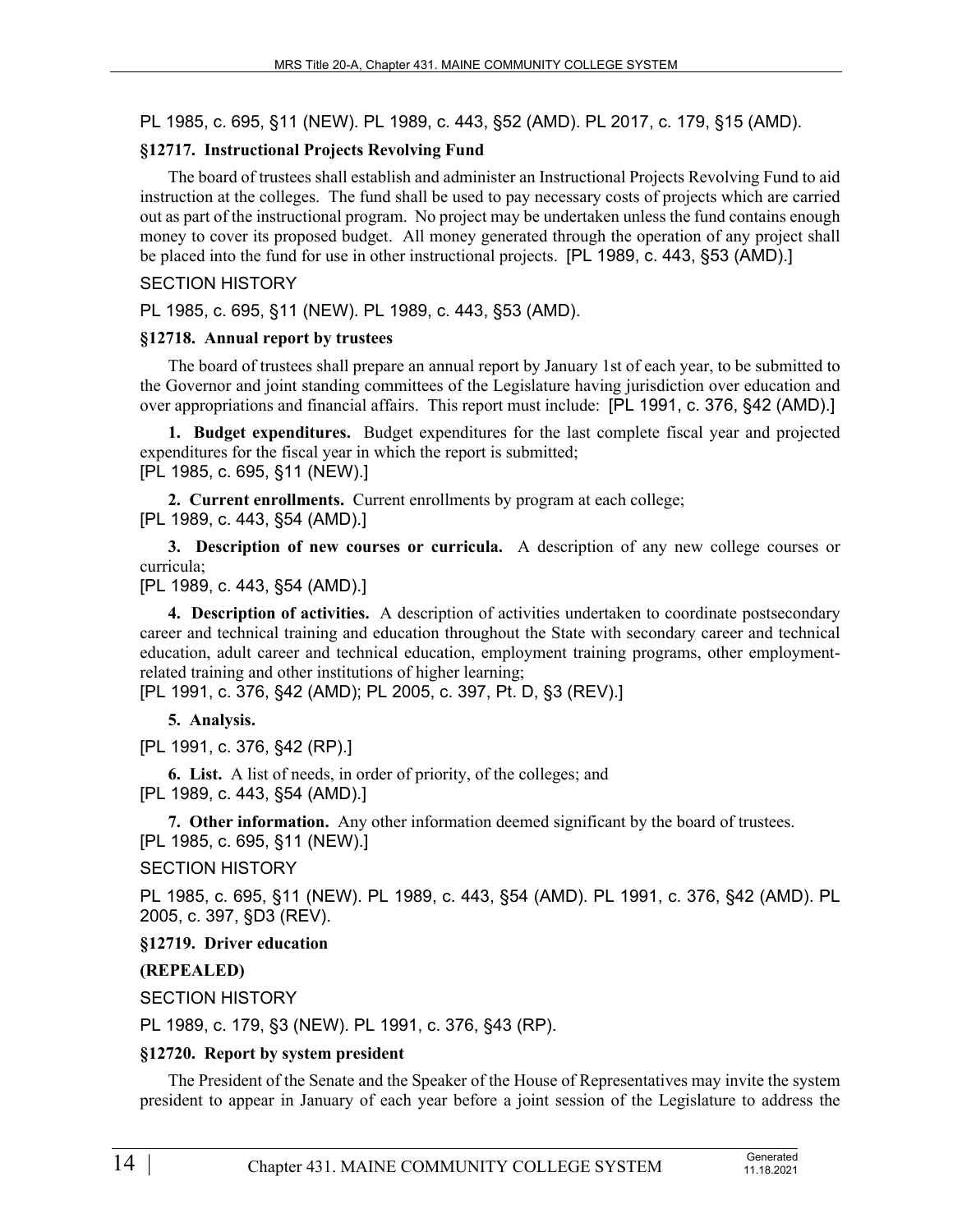Legislature on the status of the system and such other matters as the system president desires to bring to the attention of the Legislature. [PL 1991, c. 376, §44 (NEW).]

# SECTION HISTORY

PL 1991, c. 376, §44 (NEW).

# **§12721. Distribution of strategic plans**

Upon the development of any system-wide strategic planning document that has been approved by the board of trustees, the system shall distribute copies of that plan to each member of the Legislature. [PL 1991, c. 376, §44 (NEW).]

SECTION HISTORY

PL 1991, c. 376, §44 (NEW).

# **§12722. Defined contribution retirement plan**

**1. Eligibility; plan contents.** Subject to applicable bargaining agreements, the board of trustees may authorize persons employed in the faculty and instructors and the administrative staff bargaining units to participate in a defined contribution retirement plan offered by the board of trustees instead of any plan offered by the Maine Public Employees Retirement System. The defined contribution retirement plan must include the requirement that any disbursement of the accumulated assets in a person's defined contribution plan account or accounts must include pay out of at least 40% of the assets as a life annuity. The defined contributions retirement plan must also offer an option providing a life annuity pay out to a surviving spouse.

[PL 1997, c. 763, §4 (NEW); PL 1997, c. 763, §7 (AFF); PL 2007, c. 58, §3 (REV).]

**2. Election periods.** An eligible person is considered to be a participant in the defined contribution plan offered by the board of trustees unless that person makes a one-time irrevocable election to participate in the Maine Public Employees Retirement System. The election must be made in writing no later than 30 days after the date of hire in an eligible position, and notice of the election must be filed with the administrative officer of the employing institution. The employing institution shall notify the Maine Public Employees Retirement System of the election in accordance with procedures established by the Executive Director of the Maine Public Employees Retirement System. Participation in the Maine Public Employees Retirement System pursuant to an election under this subsection is effective as of the date of hire, and the system shall remit all required contributions to the Maine Public Employees Retirement System retroactively to the date of hire.

A. [PL 2009, c. 474, §45 (RP).]

B. [PL 2009, c. 474, §45 (RP).]

[PL 2009, c. 474, §45 (RPR).]

**3. Maine Public Employees Retirement System members.**  [PL 2009, c. 474, §46 (RP).]

**4. No service credit for defined contribution plan participation.** At no time may an employee who participates in the defined contribution plan offered by the board of trustees pay contributions or pick-up contributions to the Maine Public Employees Retirement System or receive Maine Public Employees Retirement System service credit for any time during which the employee participated in the defined contribution plan.

[PL 1997, c. 763, §4 (NEW); PL 1997, c. 763, §7 (AFF); PL 2007, c. 58, §3 (REV).]

**5. Retiree health benefits.** For purposes of Title 5, section 285, subsection 7, participants in the defined contribution plan offered by the board of trustees must be treated as persons who were previously eligible pursuant to Title 5, section 285, subsection 1, paragraph A if those persons have terminated employment with the system, its colleges and subsidiaries, if that employment represents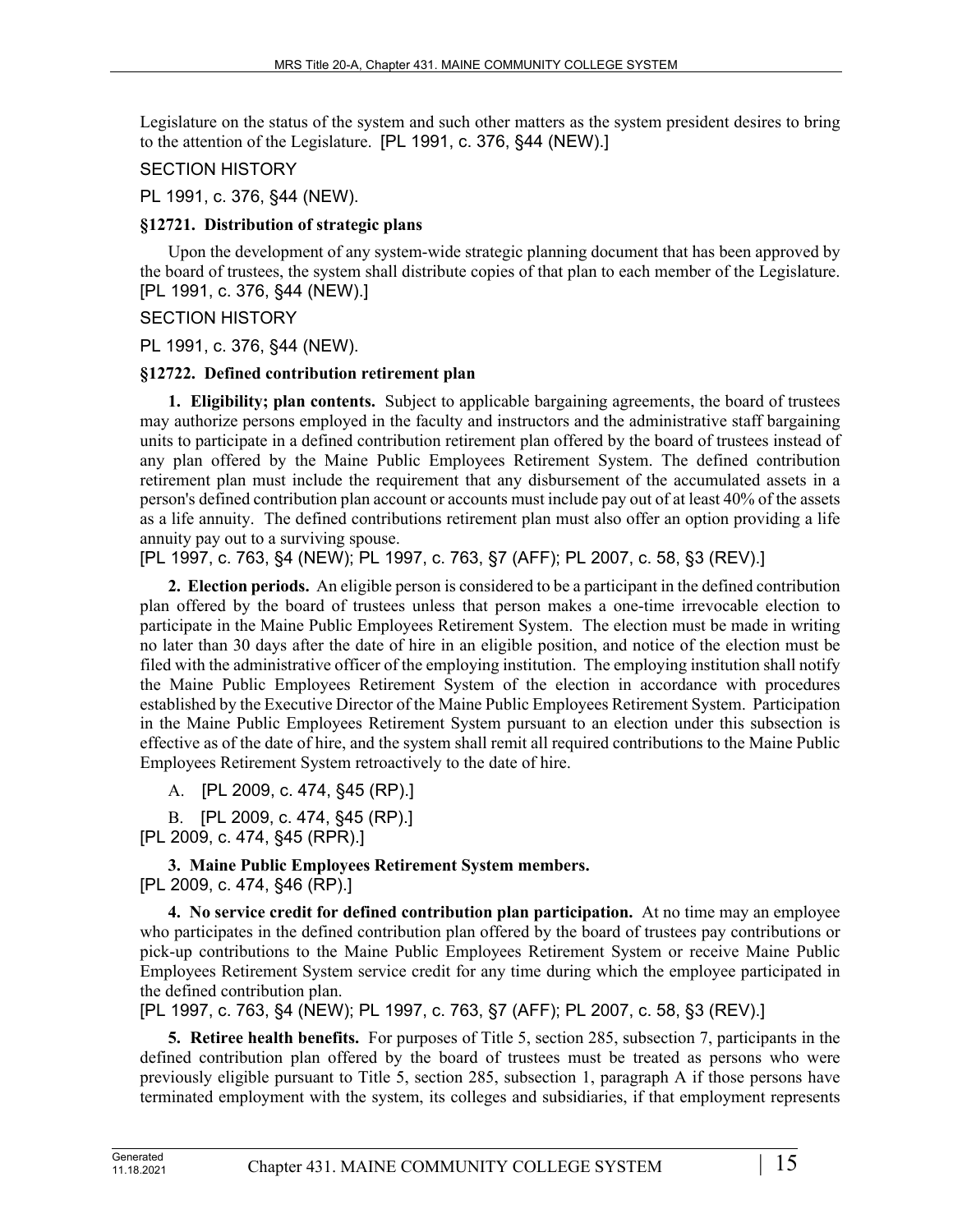the last place of employment in which those persons are eligible for health insurance coverage under Title 5, section 285 and if those persons are at least 60 years of age, except for termination due to disability when those persons are receiving disability benefits under a disability benefit program provided by the board of trustees under subsection 6. The board of trustees is responsible for payment of the State's share of health plan premiums under Title 5, section 285, subsection 7 for defined contribution plan participants if the requirements of this subsection are met.

[PL 1997, c. 763, §4 (NEW); PL 1997, c. 763, §7 (AFF).]

**6. Disability benefits.** For employees covered under the defined contribution plan, the board of trustees shall provide a disability benefit program, the cost of which must be paid by the board of trustees. At a minimum, that program must establish eligibility criteria, provide coverage for physical and mental disabilities and provide a level of benefits at least equal to 60% of the employee's annual compensation.

[PL 1997, c. 763, §4 (NEW); PL 1997, c. 763, §7 (AFF).]

**7. Administration.** The board of trustees and the Maine Public Employees Retirement System shall administer this section as follows.

A. The board of trustees is responsible for providing an employee with information as to membership under the Maine Public Employees Retirement System and as to coverage under the defined contribution plan offered by the board of trustees to assist the employee in making an election decision. The Maine Public Employees Retirement System shall provide the board of trustees with information as to membership in the Maine Public Employees Retirement System. [PL 1997, c. 763, §4 (NEW); PL 1997, c. 763, §7 (AFF); PL 2007, c. 58, §3 (REV).]

B. The board of trustees is responsible for determining eligibility and providing procedures for making an election under this section, for maintaining all records relevant to the election process and an individual employee's election, for informing the Maine Public Employees Retirement System as to employee elections in accordance with procedures established by the Executive Director of the Maine Public Employees Retirement System and for making all administrative decisions, including the final administrative decision, in any dispute related to an employee's election or to any issue as to the plan offered by the board of trustees. Neither the Maine Public Employees Retirement System nor the Board of Trustees of the Maine Public Employees Retirement System has responsibility or jurisdiction to make the final administrative decision with respect to any of these matters. The Maine Public Employees Retirement System is responsible only to ensure that its records accurately reflect the information provided by the board of trustees, the board of trustees' decision as to any of these matters and the legally recognized outcome of any dispute related to any of these matters. [PL 1997, c. 763, §4 (NEW); PL 1997, c. 763, §7 (AFF); PL 2007, c. 58, §3 (REV).]

C. With respect to matters related to participation and membership in the Maine Public Employees Retirement System other than those specified in paragraph B, the Maine Public Employees Retirement System and the Board of Trustees of the Maine Public Employees Retirement System retain responsibility and authority according to applicable retirement system law and rules as to the system and its employees to whom this section applies, including the authority to make final administrative decisions. [PL 1997, c. 763, §4 (NEW); PL 1997, c. 763, §7 (AFF); PL 2007, c. 58, §3 (REV).]

[PL 1997, c. 763, §4 (NEW); PL 1997, c. 763, §7 (AFF); PL 2007, c. 58, §3 (REV).]

**8. Participation in Maine Public Employees Retirement System.** 

[PL 2009, c. 474, §47 (RP).]

**9. Hardship distributions.** The board of trustees may make hardship distributions from any of the accumulated assets in a defined contribution retirement plan account or accounts in accordance with federal regulations.